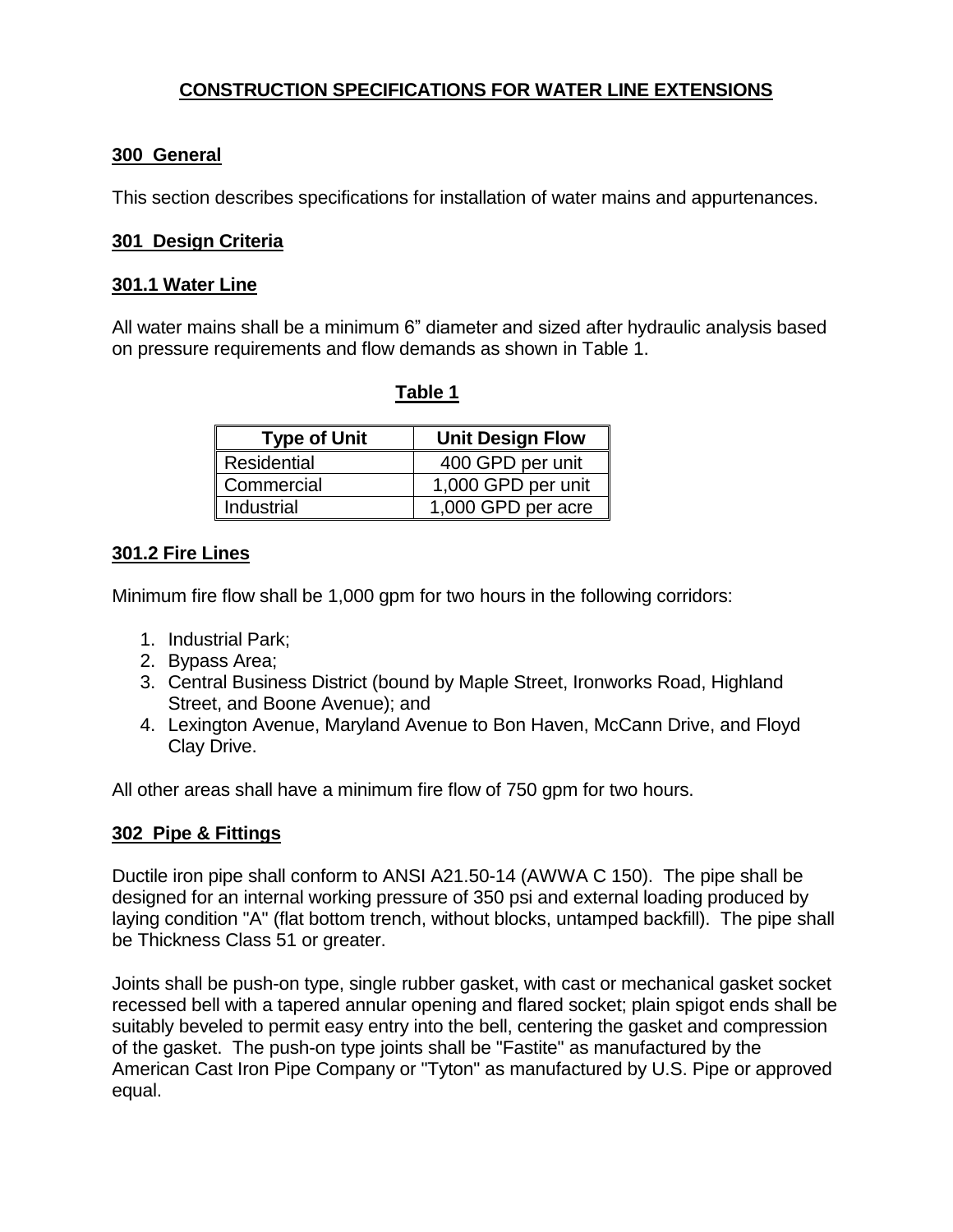Fittings shall be Mechanical-Joint Fittings with body thickness and radii of curvature conforming to ANSI/AWWA C 110 and joints in accordance with ANSI/AWWA C 111/A21.11-17, Class 350 ductile iron in sizes 6" through 48". Bolts and taps shall be ductile iron.

Pipe and fittings shall be tar coated outside and shall receive a standard cement lining with bituminous seal coat on the inside in accordance with the ANSI A21.4-16 (AWWA C 104).

NOTE: High pressure areas in the water distribution system will require appropriate rated materials as approved by WMU.

#### **303 Gate Valves**

Resilient seat gate valves shall fully comply with the latest revision of AWWA C509-15, and shall also be UL listed and FM approved. The valves shall be tested and certified to ANSI/NSF 61.

All valves shall be Mueller A2361, M&H C509 (style 4067-01) or approved equal.

All valves shall have a 250 psi working pressure and be NRS (non-rising stem).

All valves shall be furnished with MJ end connections, unless otherwise shown on the plans or specified herein. The end connections shall be suitable to receive ductile iron pipe.

All valves shall open counterclockwise and have an arrow cast on the operating nut showing opening direction.

All valves shall be provided with a 2" square-operating nut. The bolt that attaches the operating nut to the stem shall be recessed into the operating nut so as not to interfere with valve wrench operation.

All valves shall have the name or monogram of the manufacturer, the year the valve casting was made, the size of the valve, and the working pressure cast on the body of the valve. Valves set in vaults or pits shall be OS & Y.

All valves shall have bolts and nuts for the stuffing box and bonnet with one of the following compositions:

- a) Type 304 stainless steel.
- b) Type 316 stainless steel.
- c) Type 18-8 stainless steel.

The valve stem shall be made of bronze ASTM B-132 alloy C67600 bar stock material. The stem shall have at least one "anti-friction" thrust washer above and below the stem collar to reduce operating torque. The design of the NRS valve stem shall be such that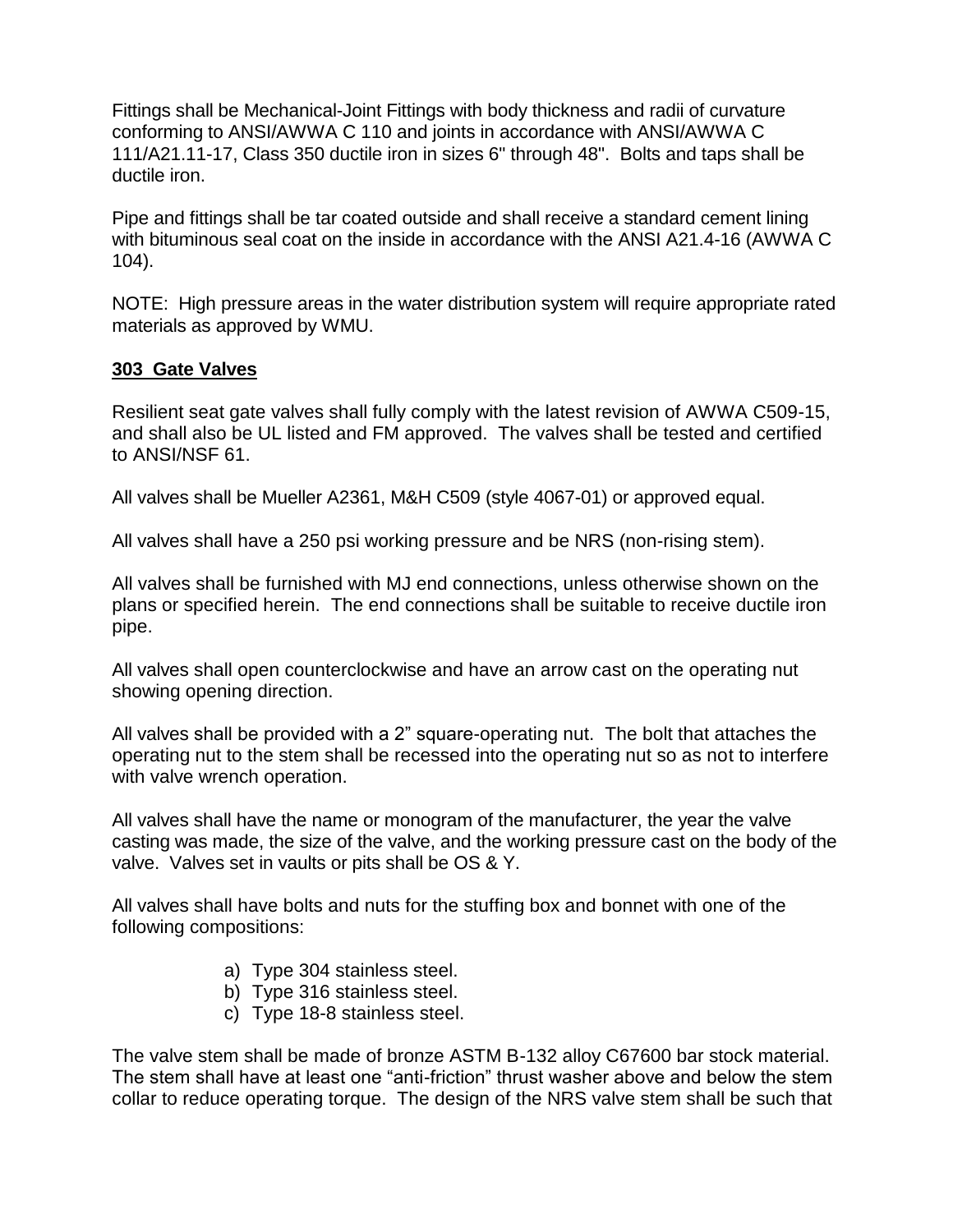if excessive input torque is applied, stem failure shall occur above the stuffing box at such a point as to enable the operation of the valve with a pipe wrench or other readily available tool. The stem material shall provide a minimum 70,000 psi tensile strength with 15% elongation and yield strength of 30,000 psi. Valves with cast stems or two piece stem collars are not acceptable.

All valves shall have a stuffing box that is "O" ring sealed. Two "O" rings shall be placed above and one "O" ring below the stem thrust collar. The thrust collar shall be factory lubricated. The thrust collar and its lubrication shall be isolated by the "O" rings from the waterway and from outside contamination providing permanent lubrication for long term ease of operation. Valves without a stuffing box are unacceptable. Valves without at least three stem "O" rings are also unacceptable.

All cast ferrous components shall be ductile iron and shall be manufactured in compliance with the latest edition of AWWA/ANSI C515. The valve shall also be UL Listed and FM Approved in applicable configurations. The body and bonnet shall also adhere to the minimum wall thickness as set forth in Table 2, section 4.3.1 of AWWA C509. Wall thickness less than those in table 2 are not acceptable.

The valve disc and guide lugs must be fully (100%) encapsulated in SBR ASTM D2000 rubber material. The peel strength shall not be less than 75 pounds per inch. Guide caps of an acetyl bearing material shall be placed over solid guide lugs to prevent abrasion and to reduce the operating torque.

All exterior valve body bolting shall be type 304 stainless steel and shall be provided with hexagonal heads with dimensions conforming to ANSI B18.2.1. Metric size and/or socket head cap screws or bolts, are not allowed. The operating nut shall be 2" square and shall be constructed of ductile iron fitted to a square tapered stem to help ensure even valve operating input torque. All body gaskets shall be of the pressure energized O-ring style design.

All valves shall have all internal and external ferrous surfaces coated with a fusion bonded thermosetting powder epoxy coating of 10 mils nominal thickness. The coating shall conform to AWWA C550.

#### **304 Butterfly Valves**

All butterfly valves shall be equivalent to Mueller Lineseal III, or M&H 4500 with 360° seating, seat replacement without valve disassembly, low head loss, self lubricated bearings, corrosion resistant mating surfaces, stainless steel stem, AWWA lengths and shaft sizes. Valves shall be of standard manufacture and of the highest quality both as to materials and workmanship and shall conform to the latest revisions, of AWWA Specification C-504-15. The valves shall have a rated working pressure of 150 psi and be tar coated on the outside. Special circumstances may dictate a higher working pressure than 150 psi.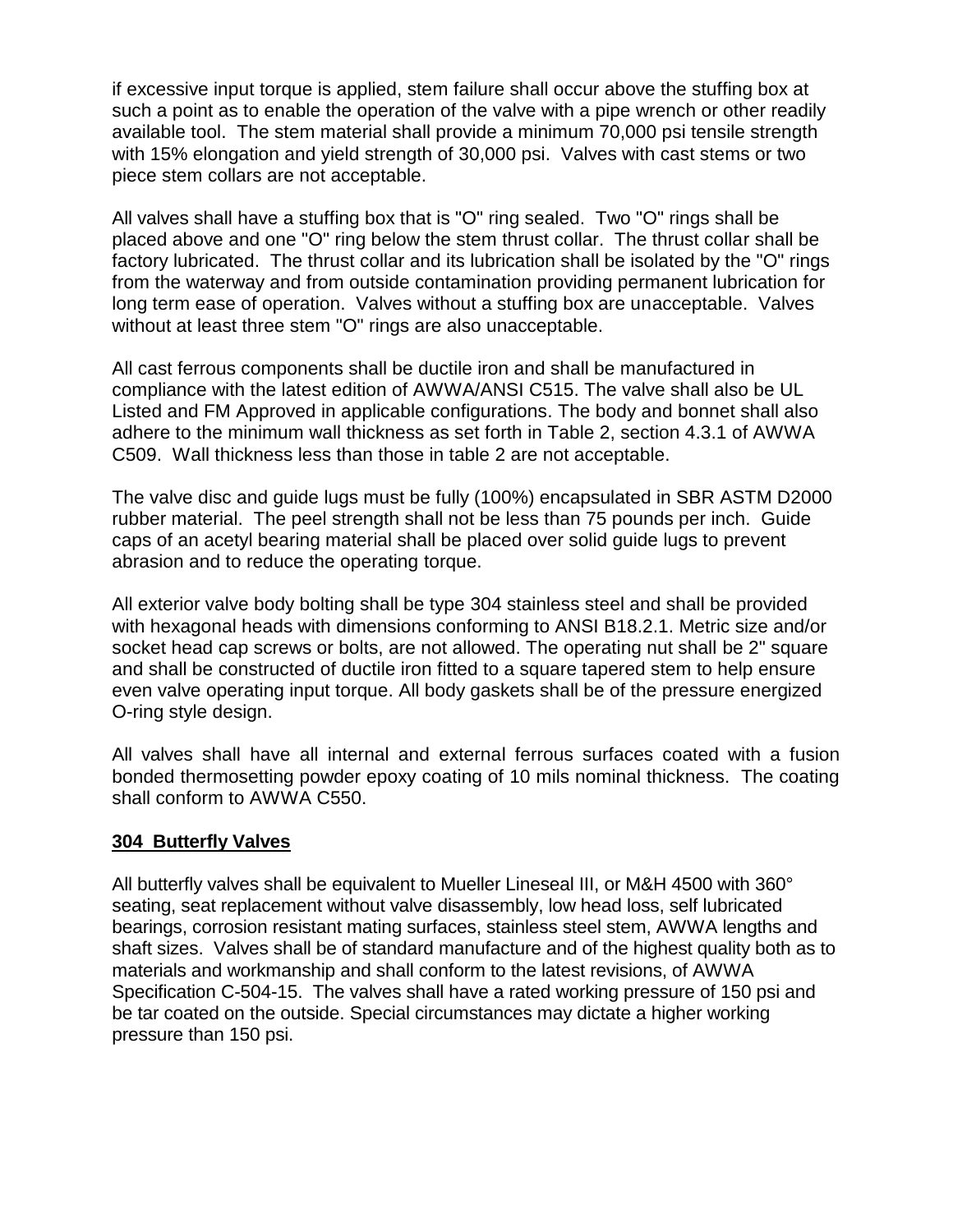Butterfly valves for in ground service shall be furnished with MJ end connections, unless otherwise shown on the plans or specified herein. The end connections shall be suitable to receive ductile iron pipe.

All butterfly valves shall have the name or monogram of the manufacturer, the year the valve casting was made, the size of valve, and the working pressure cast on the body of the valve. Butterfly valves set with valve boxes shall be provided with a 2" square operating nut and shall be opened by turning counterclockwise only; butterfly valves set in vaults or pits shall be OS & Y.

## **305 Tapping Sleeves and Tapping Valves**

Tapping sleeves shall be cast iron (Mueller H-615 or approved equal) or stainless steel, (Mueller 304, Romac SST-III or approved equal).

Tapping valves shall be Mueller T-2361, American 2500 Waterous Resilient Wedge valve or approved equal.

Assembled tapping sleeves and valve must be pressure tested at 150 psi for 30 minutes prior to the actual wet tap to the water main. A WMU representative must witness the test.

The pipe tap coupon shall be surrendered to WMU upon completion of the tap.

#### **306 Combination Air and Vacuum Valve**

The combination air and vacuum valve shall consist of a KINETIC air and vacuum valve and an air release valve contained in a single body housing. The valves shall be designed to exhaust large amounts of air during filling, to release small amounts of accumulated air during operation, and to admit large amounts of air upon impending vacuum during draining.

The inlet shall be the nominal size of the valve and the outlet shall be the same size as the inlet. Body and cover shall be of cast iron conforming to ASTM A126, Class B. The air and vacuum portion of the valve shall be designed to exhaust air at up to sonic velocity without blowing shut. There shall be no baffles, deflectors, or stems. The floats shall be spherical and shall be capable of withstanding a test pressure of 1000 psi. The air release portion shall have a type 316 stainless steel leverage mechanism and float. The small orifice shall be stainless steel and have a rubber seat.

The combination air and vacuum valve shall be provided with optional throttling device.

The combination air and vacuum valve shall be VAG-GA Model Number 905 or 922-H or approved equal.

#### **307 Valve Boxes**

Valve boxes shall be cast iron, two-piece, slip type with drop cover marked "WATER" Tyler model 6855 or approved equal. They shall be set vertically and properly adjusted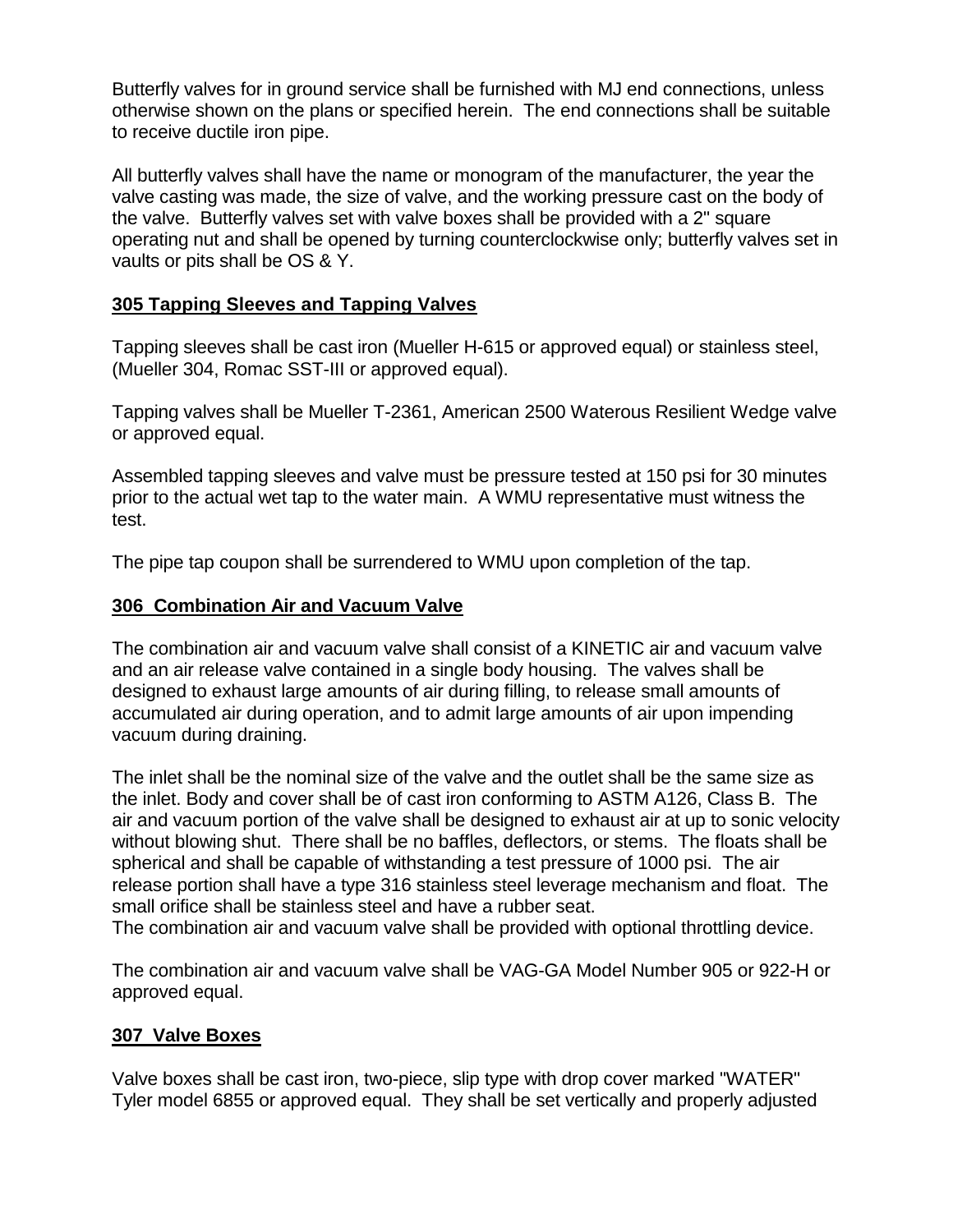so that the cover will be in the same plane as the finished surface of the ground or street. Deep buried valves (exceeding (5) feet) shall have operating stems extensions (Trumbull Valve Extension Stems) connected to the valve operating nut and extended to within one (1) foot below the top of the valve box.

#### **308 Fire Hydrants**

Fire hydrants shall meet or exceed all applicable requirements and tests of ANSI and the latest revisions of AWWA Standard C502-14. Fire hydrants shall meet all test requirements and be listed by Underwriters Laboratories Inc. Fire hydrants shall meet all test requirements and have full approval of Factory Mutual.

Fire hydrants shall be Mueller Company Super Centurion 250 No. A-423 or M&H 129.

Fire hydrants shall be rated for a working pressure of 250 psi.

Fire hydrants shall be of the compression type, opening against the pressure and closing with the pressure.

Fire hydrants shall have a minimum 5-1/4" main valve opening and a minimum inside lower/upper barrel diameter (I.D.) of 7" to assure maximum flow performance.

Fire hydrants shall be three-way in design, having one pumper nozzle 4-1/2" and two 2- 1/2" hose nozzle(s). Nozzle thread type shall be national standard threads. Nozzles shall thread counterclockwise into hydrant barrel utilizing "O" ring seals.

The bonnet assembly shall provide an oil reservoir and lubrication system that automatically circulates lubricant to all stem threads and bearing surfaces each time the hydrant is operated. This lubrication system shall be sealed from the waterway and any external contaminants by use of "O" ring seals. An anti-friction washer shall be in place above the thrust collar to further minimize operating torque. The oil reservoir shall be factory filled with a low viscosity, FDA approved non-toxic oil lubricant which will remain fluid through a temperature range of  $-60^0$  F. to +150<sup>0</sup> F.

The operating nut shall be a one-piece design, manufactured of ASTM B-584 bronze. It shall be pentagon in shape. The operating nut shall be affixed to the bonnet by means of an ASTM B-584 bronze hold down nut. The hold down nut shall be threaded into the bonnet in such a manner as to prevent accidental disengagement during the opening cycle of the hydrant. The use of Allen head set screws as a means of retention is unacceptable. A resilient weather seal shall be incorporated into the hold down nut, for the purpose of protecting the operating mechanism from the elements.

The direction of the opening shall be counterclockwise. An arrow shall be cast on the bonnet flange to indicate the specified opening direction.

The fire hydrant bonnet shall be attached to the upper barrel by not less than eight bolts and nuts and sealed by an "O" ring.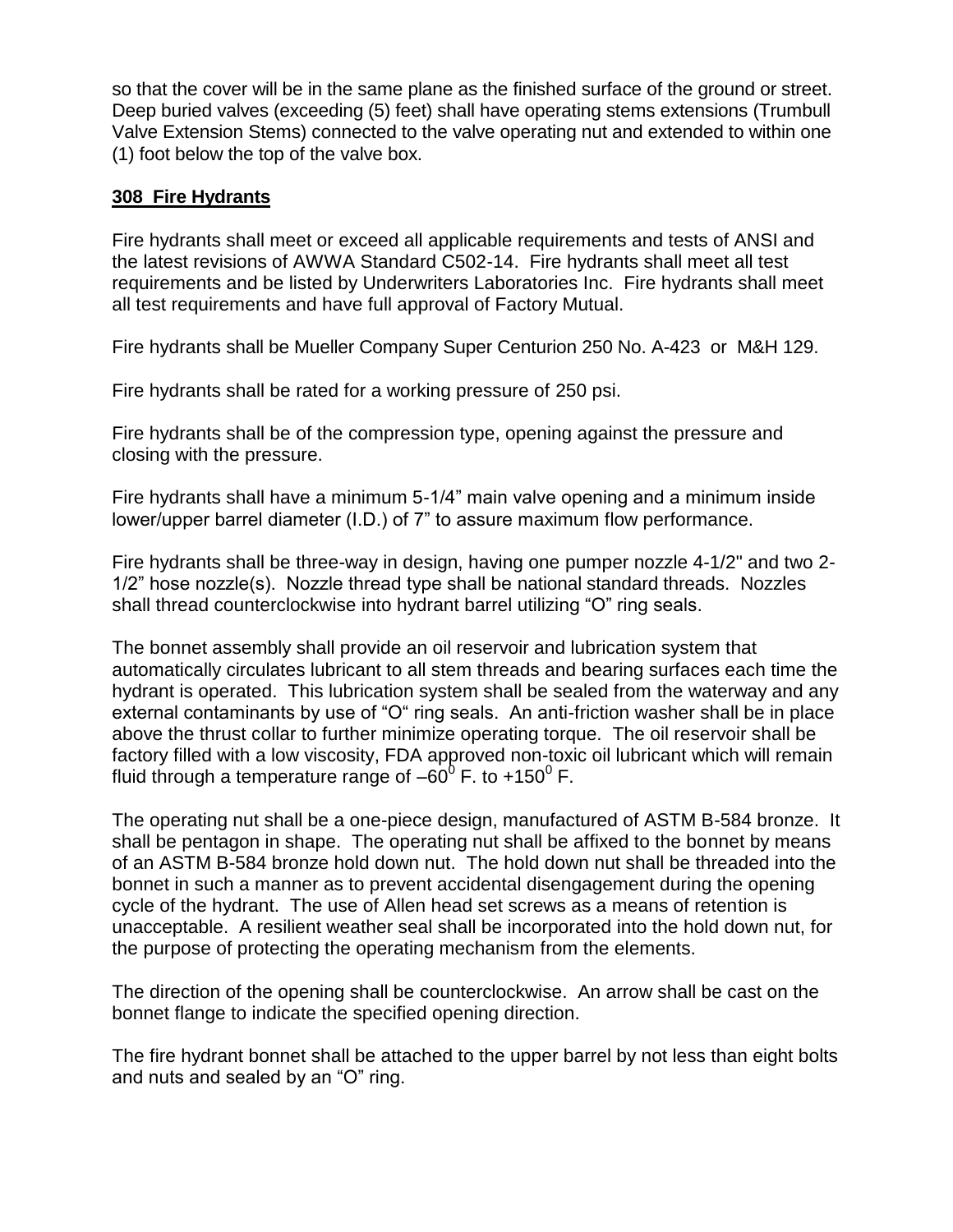Fire hydrants shall be a "traffic-model" having upper and lower barrels joined at the ground line by a separate and breakable "swivel" flange providing 360 $^{\rm 0}$  rotation of upper barrel for proper nozzle facing. This flange shall employ not less than eight bolts. The safety flange segments shall be located under the upper barrel flange to prevent the segments from falling into the lower barrel when the hydrant is struck. The pressure seal between the barrels shall be an "O" ring. The proper ground line shall be cast clearly on the lower barrel and shall provide not less than 18" of clearance from the centerline of the lowest nozzle to the ground.

The operating stem shall consist of two pieces, not less than 1-1/4" diameter (excluding threaded or machined areas) and shall be connected by a stainless steel safety coupling. The safety coupling shall have an integral internal stop to prevent the coupling from sliding down into the lower barrel when the hydrant is struck. Screws, pins, bolts, or fasteners used in conjunction with the stem couplings shall also be stainless steel. The top of the lower stem shall be recessed 2" below the face of the safety flange to prevent water hammer in the event of a " drive over" where a vehicle tire might accidentally depress the main valve.

The lower barrel shall be an integrally cast unit. The use of threaded on or mechanically attached flanges is deemed unacceptable. The hydrant bury depth shall be clearly marked on the hydrant lower barrel.

Fire hydrants shall be equipped with two (2) drain valves, which drain the barrel when the hydrant is closed and seal shut when the hydrant is opened. These drain valves shall be an integral part of the one-piece bronze upper valve plate. They shall operate without the use of springs, toggles, tubes, levers or other intricate synchronizing mechanisms.

The upper valve plate, seat ring and drain ring (shoe bushing) must be ASTM B-584 bronze and work in conjunction to form an all bronze drain way. A minimum of two (2) internal and two (2) external drain openings are required. Drains ported through an iron shoe must be bronze lined.

The bronze seat ring shall thread into a bronze drain ring (or shoe bushing) providing a bronze to bronze connection. Seat rings shall be "O" ring pressure sealed.

The shoe inlet size and connection type shall be a MJ connection, having ample blocking pads for sturdy setting and the MJ connection must have an anchor coupling to secure the hydrant to piping. A minimum of six bolts and nuts is required to fasten the shoe to the lower barrel.

The interior of the shoe including the lower valve plate and stem cap nut shall have a protective coating that meets the requirements of AWWA C-550. If a stem cap nut is utilized, it must be locked in place by a stainless steel lock washer or similar noncorrosive device that will prevent the cap nut from backing-off during normal use.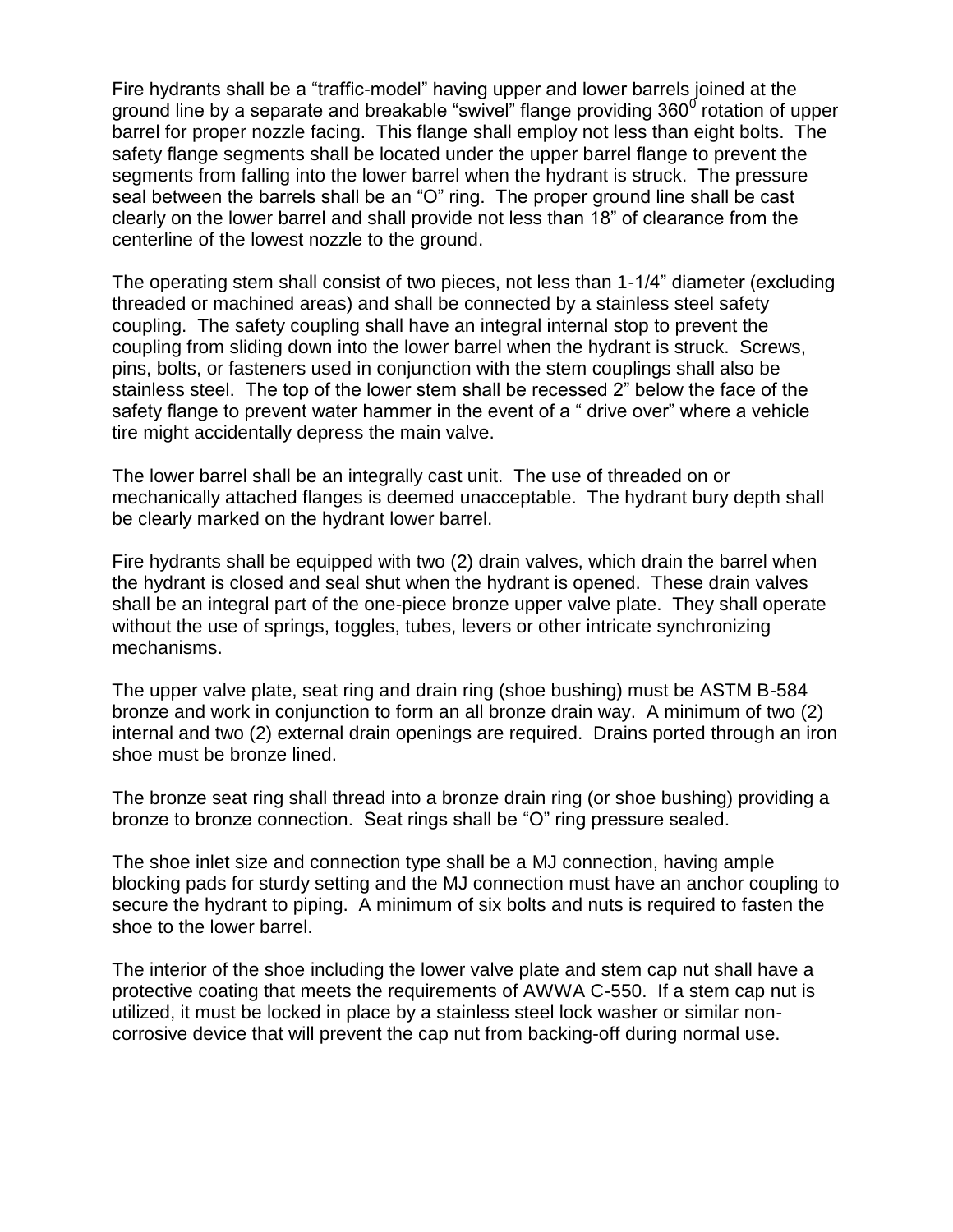Fire Hydrants are to be installed with a gate valve and connected with a mechanical joint anchoring coupling. Also, a valve box and concrete valve box pad are required for the gate valve. (See WMU standard detail drawings for installation).

Location of hydrants shall be in conformity with the requirements of the Winchester Fire Department.

#### **309 Mechanical Joint Anchor Pipe**

Mechanical Joint Anchor Pipe shall be included with a fire hydrant setting. Clow Corporation F1211 MJ or Tyler swivel by solid adapter 5-198 MJ or approved equal is acceptable. (See WMU standard detail drawing).

## **310 Encasement Pipe**

Casing pipe shall conform to AWWA C200-86 and AWWA M11 latest revision, and shall be placed at the location shown on the plans in accordance with the noted size, length, and type of material. The steel casing pipe shall have a minimum wall thickness of 1/4" for new casing pipe or 3/8" for salvaged casing pipe.

PVC casing pipe will be approved on a case by case basis by WMU.

For existing pipe installations, split steel casing pipe shall conform to the above specifications except that it shall be in two (2) semi-circular sections joined by a continuous weld from one end to the other without any traceable voids. All casing pipes shall be sealed at each end with a rubber Fernco end seal.

The casing pipe should be 6-8 in. larger than the outside diameter of the carrier pipe bells. The carrier pipe may be pushed or pulled through the completed casing pipe in accordance with the manufactures recommendation for installation into casing pipe.

Minimum wall thickness shall be as listed below:

| Nominal diameter (inches) | Wall thickness (inches) |
|---------------------------|-------------------------|
| 18 or less                | 0.0375                  |
| 24                        | 0.500                   |
| 30                        | 0.500                   |
| 36                        | 0.532                   |
| 42                        | 0.625                   |
|                           |                         |

All welds at the joints will be a continuous circumferential weld on the outside of the pipe.

Casing spacers shall be Cascade CCS or approved equal and shall be placed around the carrier pipe to ensure approximate centering within the casing pipe to prevent damage during installation in accordance with the manufacturer's recommendation. Casing spacers shall have a bolt on shell made in two (2) sections. All metal components shall be Type 304 (18-8) Stainless Steel. It shall have an elastomeric liner to isolate the shell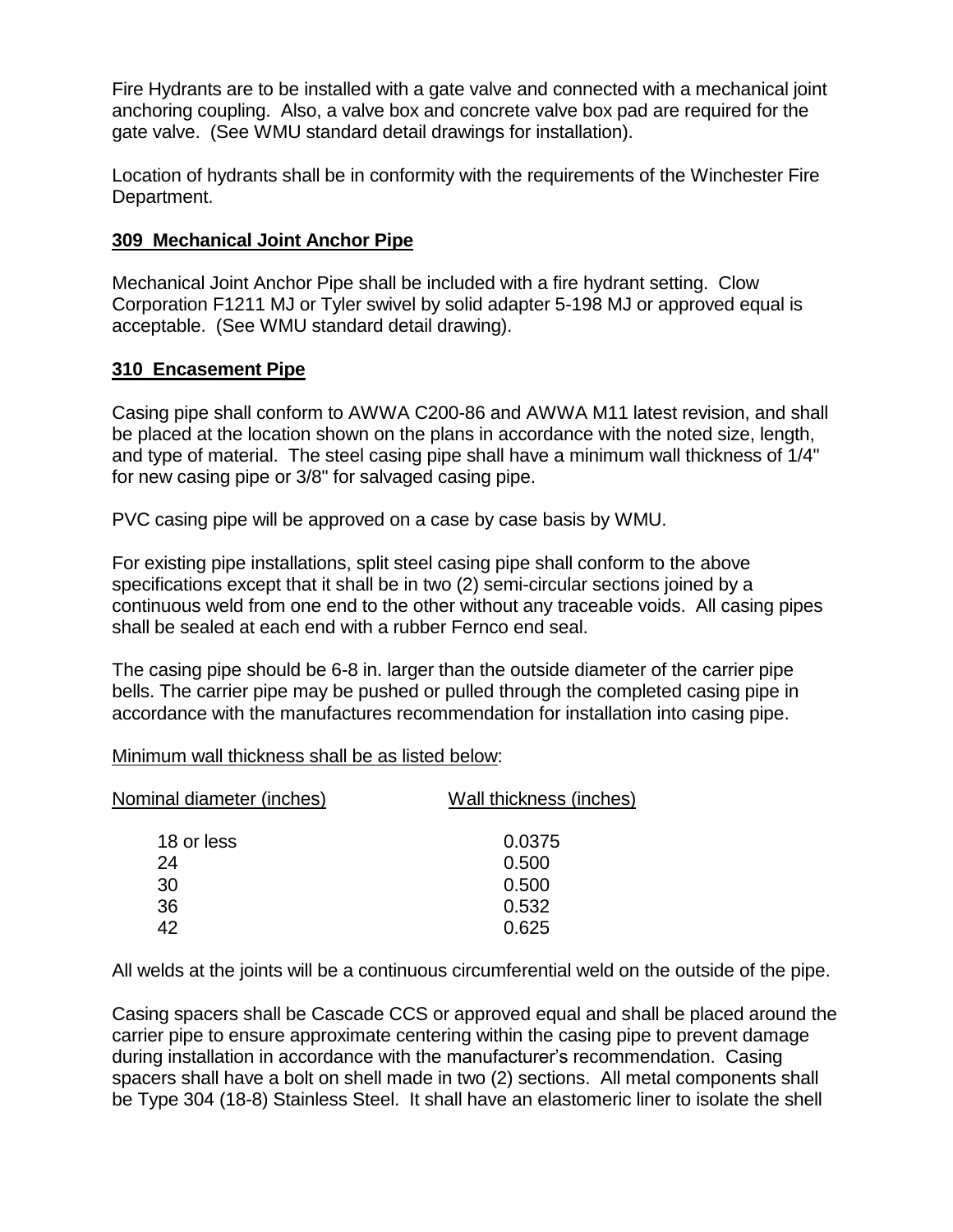from the carrier pipe. It shall have runners attached to the shell and be designed to provide a minimum of .75 inches between the carrier pipes greatest outside diameter and the casing pipes inside diameter. The chock runners shall be beveled with high abrasion resistance and a low friction coefficient.

Care must be exercised in order to avoid contact between the carrier and casing pipes. In order to avoid the transfer of earth and live loads to the carrier pipe, the space between the carrier and casing pipes should not be filled completely.

Trace wire shall be a continuous run of 12 gauge copper clad wire affixed to the top runners of the casing spacers.

Trace wire shall be installed with the carrier pipe as a continuous run of 12 gauge copper clad wire affixed to the top runners of the casing spacers.

# **310.1 Casing Pipe for Water Service Lines**

2" PVC, schedule 80, bell and spigot conduits shall be installed for water service lines that will extend from the water main to the property served across the street. The maximum laying length for the 2" PVC is fifty feet. Lines that will extend beyond fifty feet must be 3" PVC, schedule 80, bell and spigot pipe.

2" PVC, schedule 80, bell and spigot conduits shall be installed with a minimum cover of 36" for water service lines that will extend from the water main to the property served across the street. The conduits shall be laid in a consistent elevation from the spring line of the water main to the location indicated on the plans. Both ends of the conduit shall be capped (not taped) to prevent dirt, debris and water from accumulating within the conduit.

No. 4 rebar, painted blue, shall be placed at the both ends of the conduits on the service side to protect the pipe from trenching equipment. Rebar Caps shall be placed on the exposed ends of the rebar.

Detectable mylar tape is required 18-inches below finished grade above all conduits.

Properly grounded tracer (locating) wire shall be installed parallel to the conduit. The ground shall be on the meter side of the conduit and extend to the water main where it is to be spliced to the tracer wire installed as part of the water main line installation. All splices shall be with moisture and corrosion resistant connectors similar to the Copperhead SnakeBite connectors or 3M DBR Tracer wire connectors. Tracer wire shall be 12-gauge copper clad wire with a minimum 30-mil HDPE coating. The grounds for the tracer wire shall be drive in magnesium ground rods with an HDPE cap and installed perpendicular to the laying direction of the conduit. All ground rods shall have a minimum of 2-feet of wire (slack) looped prior to connecting to the main tracer wire.

# **311 Concrete**

Concrete for thrust blocks, etc. shall be placed where shown on the approved plans, required by the specifications, or as directed by WMU. The concrete shall be 3500 psi and care shall be taken in placing the concrete not to disturb the pipe or injure the joints.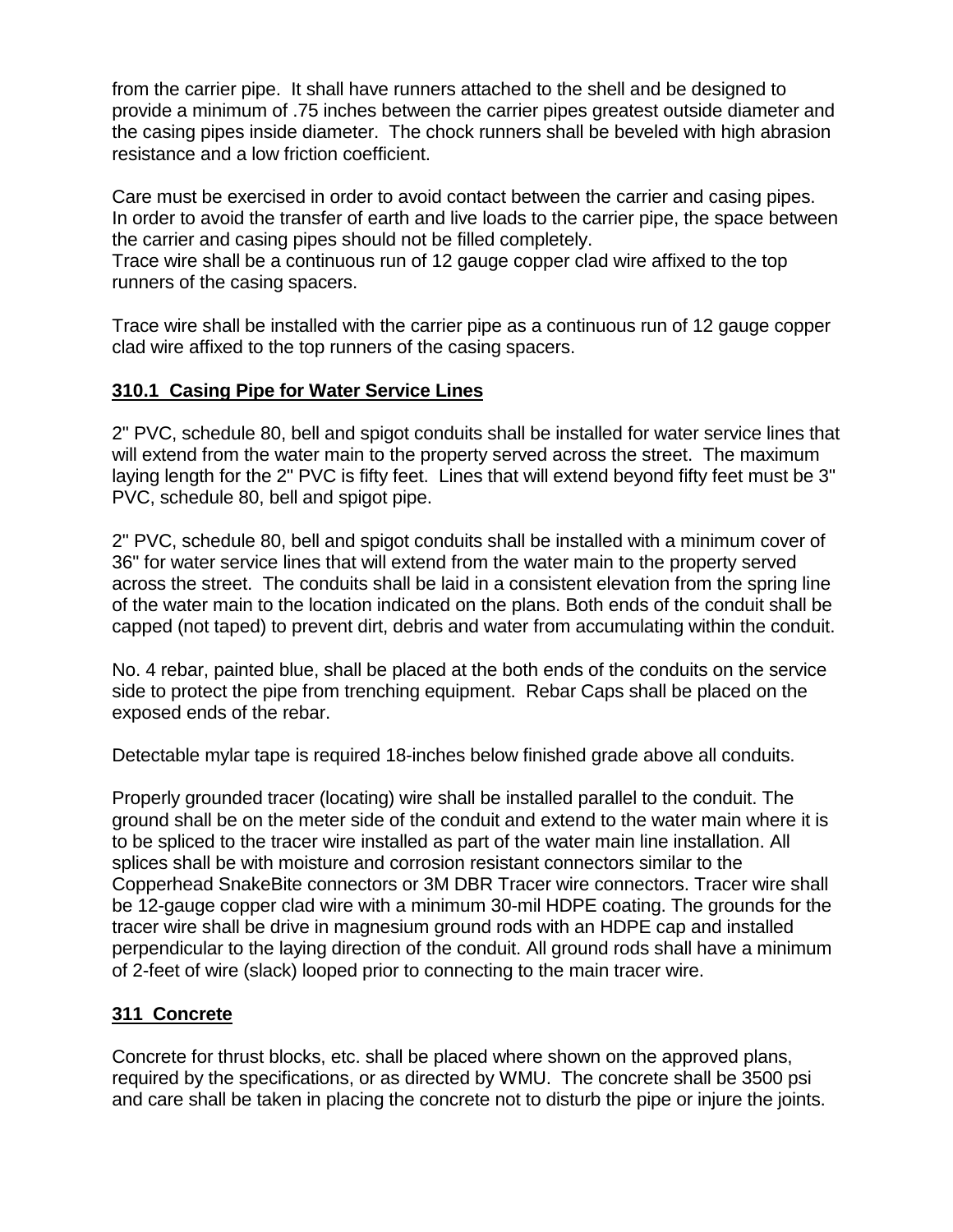All concrete thrust blocks shall be formed with plywood or particleboard and poured to undisturbed earth. Thrust blocks shall be formed to allow access for removal of bolts and flanges.

## **311.1 Valve Box Concrete Pad**

An 18" square 4" thick concrete pad shall be constructed around the top of each cast iron valve box. (See WMU standard detail drawings).

#### **312 Plastic Wrap for Fittings**

All fittings to be thrust blocked shall be wrapped with heavy plastic prior to placement of concrete (minimum 4-mill thickness).

## **313 Installation**

## **313.1 Excavation for Trenches**

Unless otherwise directed by WMU, trenches in which water lines are to be laid shall be open cut excavation to the depths shown on the WMU standard detail sheet. The trench shall be prepared to provide full support for the lower quadrant of the barrel of each pipe in good firm earth. Where the bell and spigot pipe are involved, bell holes shall be excavated during this latter operation to prevent the bells from being supported on undisturbed earth. Prior to laying the pipe section the trench bottom shall be probed to determine that a minimum six (6) inch layer of earth bedding does exist.

If the foundation is rock and the excavation has been undercut as set out hereinbefore, a 6" bed of earth material shall be placed to provide continuous support for the lower quadrant of the pipe. This does not include street and road crossings.

Trenches shall be of sufficient width to provide free working space (minimum 12") on each side of the pipe and to permit proper backfilling around the pipe, but unless specifically authorized by WMU, trenches shall in no case be excavated or permitted to become wider than 2' plus the nominal diameter of the pipe at the level of or below the top of the pipe. If the trench does become wider than 2' at the level of or below the top of the pipe, special precautions may be necessary such as providing compacted fill up to the top of the pipe or providing pipe with additional crushing strength as determined by WMU after taking into account the actual trench loads that may result and the strength of the pipe. Trenches cut in roads and street shall not exceed a maximum width of 2' plus the nominal diameter of the pipe at the level of the road or street surface or as prescribed in any permits issued for the road cut.

Unless specifically directed otherwise by WMU, not more than 500 feet of open ditch shall be left behind the pipe laying work of any one crew after being inspected by WMU. Watchmen or barricades, lanterns and other such signs and signals as may be necessary to warn the public of the dangers in connection with open trenches, excavations and other obstructions, shall be provided.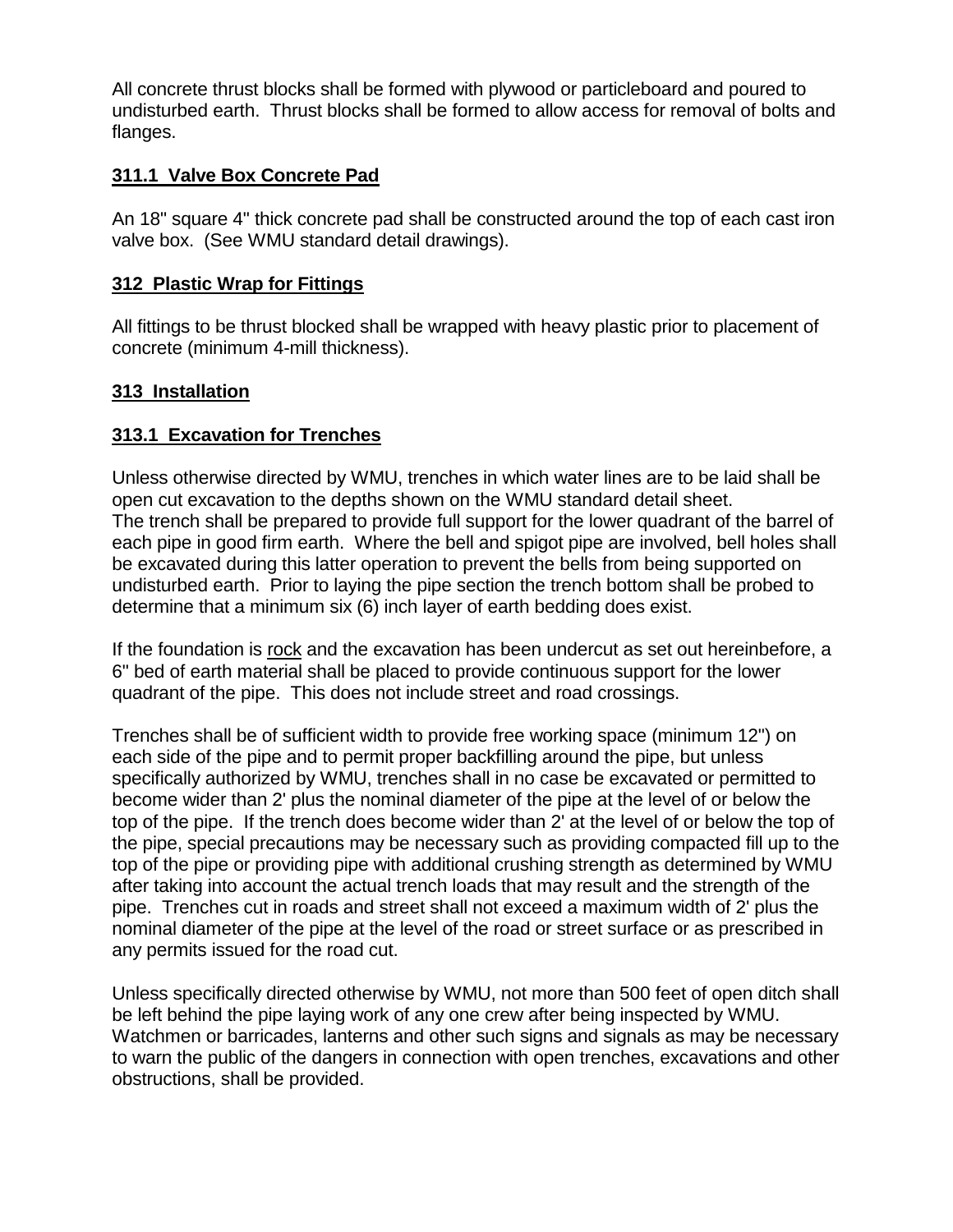When so required, or when directed by WMU only one-half of street crossings shall be excavated before placing temporary bridges over the side excavated, for the convenience of the traveling public. All backfilled ditches shall be maintained in such manner that they will not offer a hazard to the passage of traffic. The convenience of the traveling public and the property owners abutting the improvements shall be taken into consideration. All public or private drives where open cutting is permitted shall be promptly backfilled with No. 9 stone bridged at the direction of WMU.

# **313.2 Laying Depths for Water Mains**

Water mains shall be laid with a minimum cover of 36" and a maximum depth of 6 feet, unless written approval is obtained from WMU, except as specifically directed on the plans.

# **313.3 Dewatering**

Adequate facilities shall be provided for promptly and continuously removing water from all excavation. No pipe shall be laid in a trench with water pooling in an open trench. (No Exceptions)

# **313.4 Unauthorized Excavation**

Whenever the excavation is carried beyond or below the required depth, during road crossings, the space shall be filled with #9 stone or compacted DGA to the proper height.

Whenever the excavation is carried beyond or below the required depth, during non-road crossings, the space shall be filled with loosely placed compactable soil approved by WMU, to the proper height.

# **313.5 Pipe Bedding**

The foundation for pipes laid in trenches shall be prepared so that the entire load of the backfill on top of the pipe will be carried uniformly on the barrel of the pipe. Pipe bells shall not, independently, carry the entire load of the backfill. The Contractor shall use the method of bedding the pipe as shown on the trench details in the construction plans. When the "Undercutting Method" is used in rock bottom trenches, good earth material shall be placed to a depth that the bottom of the barrel of the pipe will be at least 6" above the excavated rock bottom.

In wet, mucky and yielding locations where pipe is in danger of sinking below grade or floating out of line or grade, the pipe must be weighted or secured permanently in place by such means as will prove effective. In areas where a high water table exists, caution must be exercised in the placement of the backfill material to prevent flotation of the pipe at any time.

It should be noted that no pipe shall be laid on solid or blasted rock, and the trench bottom shall be probed to determine if there is a minimum of 6" of bedding between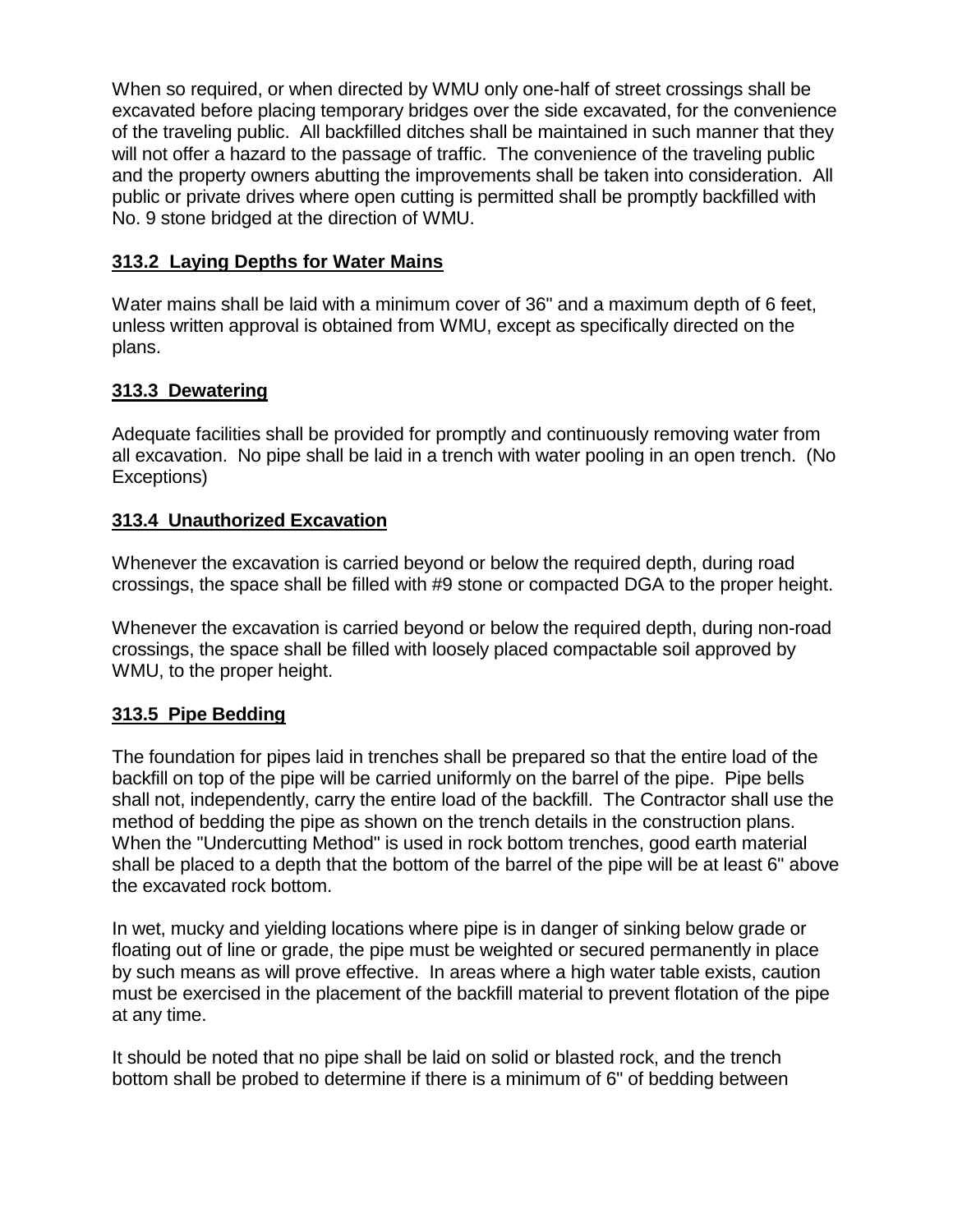bottom of pipe and rock. In the event the 6" of bedding does not exist, the rock shall be removed and replaced with 6" of good earth material.

## **313.6 Pipe Laying**

Care should be taken to ensure the cleanliness of stored pipe on a project site. Pipe shall be stored and placed so as not to endanger the public, the workers, or the adjoining property. Pipe shall be stacked on well -drained, flat and unyielding surface. Until such time that the pipe is to be used it should be stored on chokes to prevent dirt, mud and debris from accumulating within the pipe. No dirt or mud filled piping shall be used.

All pipe shall be laid with ends abutting and true in accordance with approved plans. Pipe shall be fitted and matched so that when laid in the work, it will provide a smooth and uniform invert. Supporting of pipe shall be as set forth herein under "Pipe Bedding" and in no case shall the supporting of pipe on blocks or rocks be permitted.

Fittings and specials for the water main shall be provided and laid as and where directed by WMU or as shown on the plans.

Any piece of pipe or fitting which is known to be defective shall not be laid or placed in the lines. If any defective pipe or fitting shall be discovered after the pipe is laid, it shall be removed and replaced with a satisfactory pipe or fitting. In case a length of pipe is cut to fit in a line, it shall be so cut as to leave a smooth end at right angles to the longitudinal axis of the pipe.

Irregularities in subgrade in an earth trench shall be corrected by use of good earth as specified hereinbefore.

The interior of the pipe, as the work progresses, shall be cleaned of dirt, jointing materials, and superfluous materials of every description. When laying pipe is stopped for any reason, the exposed end of such pipe shall be closed with a plug fitted into the pipe bell so as to exclude water, earth or other material from entering the pipe. Buckets, bags and/or tape shall not be used to close and exposed end of the pipe. Precautions shall be taken to prevent flotation of pipe by runoff into the trench, and in the event flotation of the pipe by runoff occurs, the pipe must be cleaned and re-laid.

No backfilling (except for securing pipe in place) over pipe will be allowed until WMU has had an opportunity to make an inspection of the joints, alignments and grade in the section laid, but such inspection shall not relieve any responsibility of further liability in case of defective joints, misalignment caused by backfilling and other such deficiencies that are noted later. The length of open ditch shall not exceed 500 feet.

# **313.7 Tracer / Locate Wire**

All waterline installed as of the approval date of this manual shall be installed using tracer wire or locate wire. This does not negate the requirement for water line marking tape, which is installed 18-inches below the finished grade.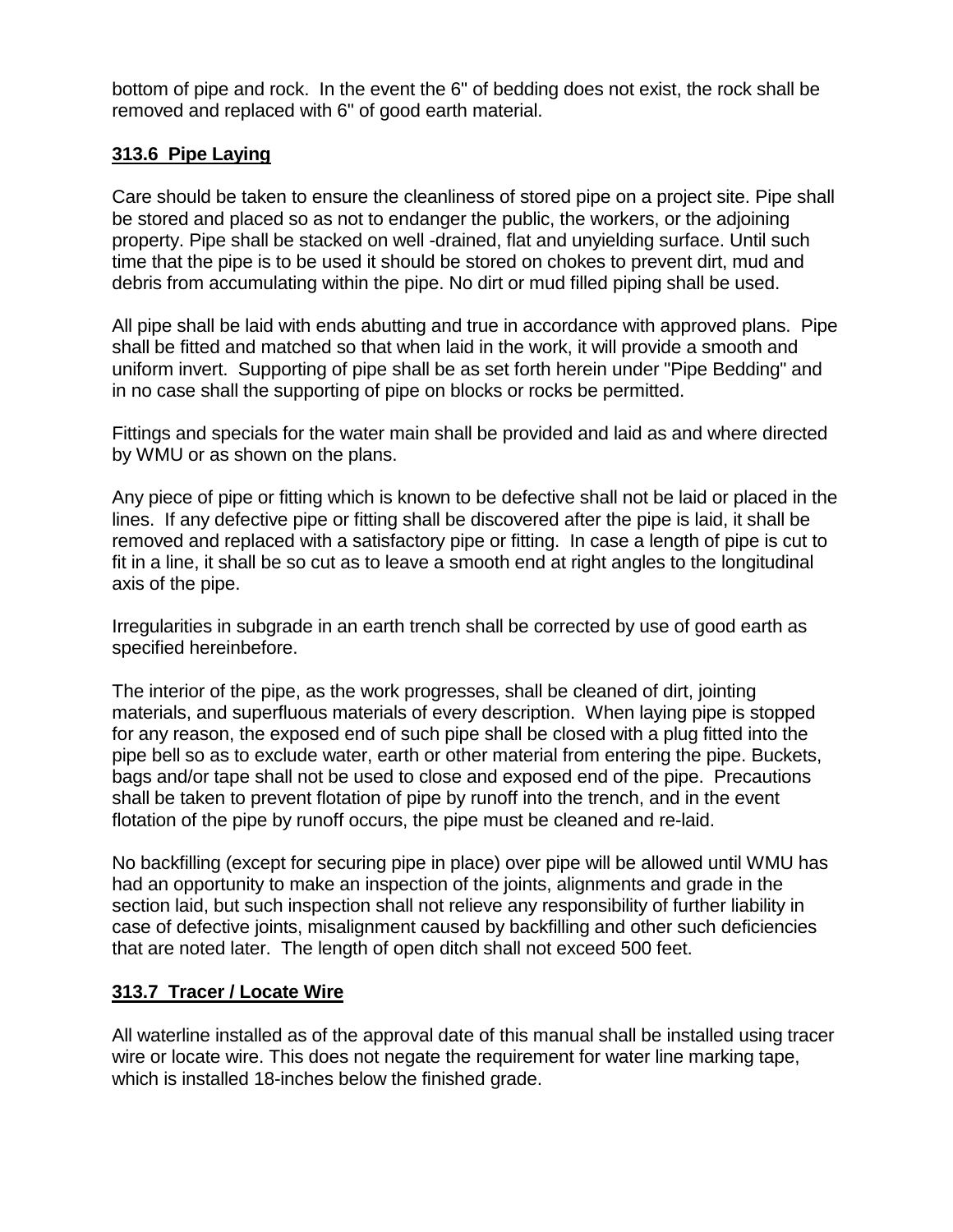Tracer wire shall be 12 gauge Copper Clad Steel (CCS) with a minimum 30 mil HDPE coating. The tracer wire for water lines shall be blue in accordance with the APW uniform marking code.

The tracer wire shall be placed in the same orientation to all installed pipe. Lay the tracer wire immediately parallel to the water main at the bottom of the trench. Securing the wire to the pipe is not recommended. Lay mainline trace wire continuously, by-passing around the outside of valves and fittings on the street side of the water main.

Connectors used to splice individual legs or components of the tracer system shall be of the type to protect the connections from moisture and corrosion. Copperhead SnakeBite connectors and 3M DBR are two of the commonly used moisture displacement connectors. Twisting the wires together and wrapping with electrical tape is not an approved method for connecting tracer wire legs.

The ends of all branches (service conduits) shall be grounded with a drive in magnesium grounding rod similar to the Copper Head Industries Grounding Rod. Connect the lateral tracer line to the main line tracer wire using moisture and corrosion resistant connectors. Two feet of extra wire (slack) shall be installed below ground to reduce the possibility of grounding rods and wires being broken during future excavations. Grounding rods shall be installed perpendicular to the laying direction of the service conduit lines.

Tracer wire access boxes along with a drive in magnesium grounding rod will be installed on all fire hydrants included in the project. The access box will be securely connected to the upper barrel of the fire hydrant above the bury line. PVC conduit shall extend from the access box along the lower barrel of the fire hydrant. Straps or tape will not be allowed. Two feet of extra wire (slack) shall be installed below the conduit to reduce the possibility of grounding rods and/or access box wires being broken during future excavations.

All tracer wire installation shall be field verified by using a conductive mode locator set at 512 Hz. Continuity test will not be accepted. Any legs/lengths of tracer wire that cannot be readily traced shall be corrected

# **313.8 Detectable Mylar Tape**

All water lines must be marked with a 2-inch printed Mylar detectable tape labeled "Water", as manufactured by Lifeguard or approved equal. The tape shall be installed 18" below finished grade and directly over the water line. See WMU standard detail drawings.

# **313.9 Anchorage of Bends, Tees, Plugs, Hydrants, and Valves**

At all tees, plugs, caps and bends of 11-1/4 degrees and greater, and at reducers or in fittings where changes in pipe diameter occur, movement shall be prevented by using suitable thrust blocks, anchoring pipe, stainless steel strapping or ballast. Hydrants and valves shall be provided with similar protection. Thrust blocks and supports shall be as shown in the typical details, with sufficient volumes of 3500 psi concrete being provided; however, care shall be taken to leave weep holes unobstructed and allow for future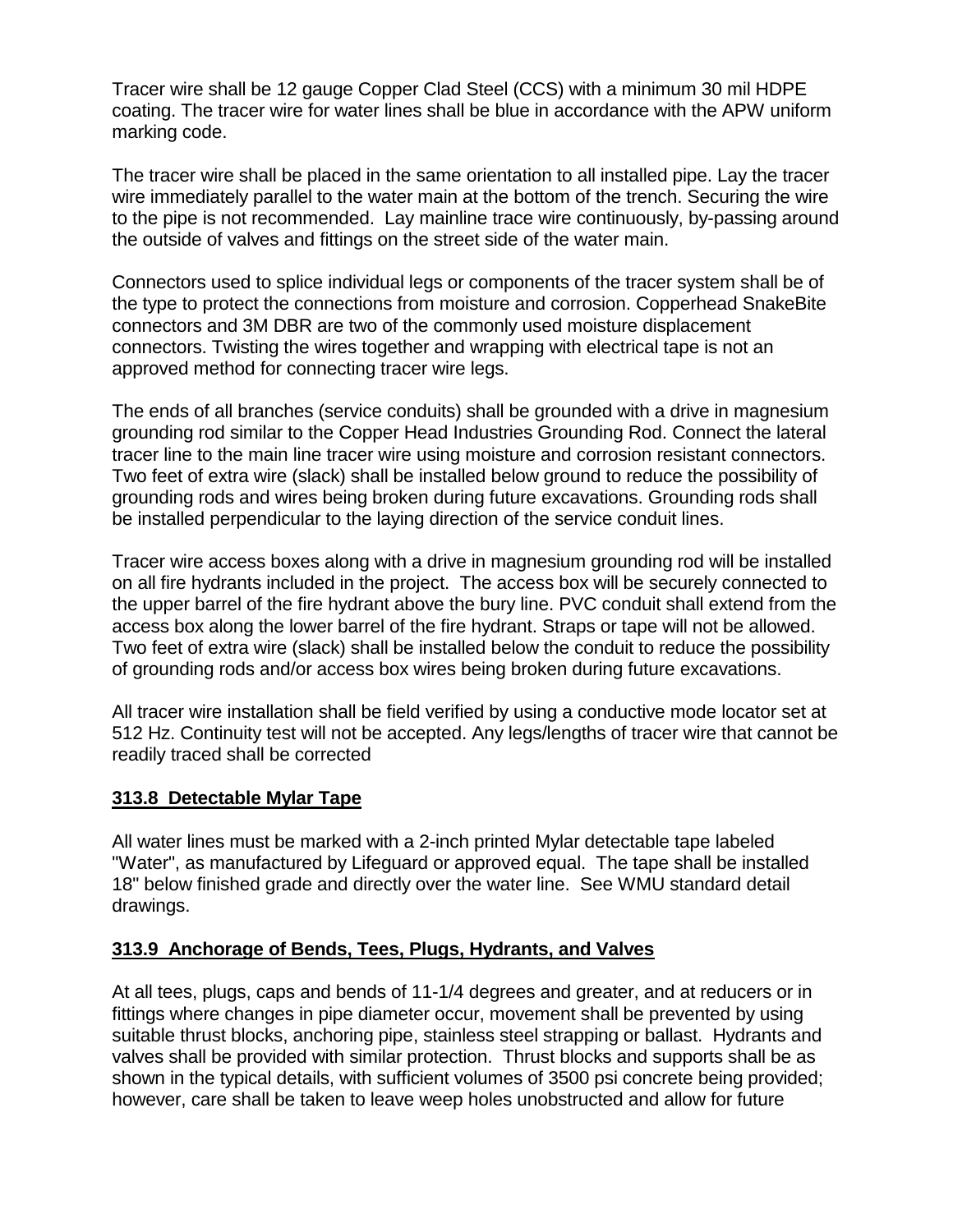tightening of all nearby joints. Thrust blocks shall be placed so that the pipe and fitting joints will be accessible for repair.

Bridles, harness or pipe ballasting shall meet with the approval of WMU. Stainless steel rods and clamps shall be provided as shown on the WMU Typical Detail Sheet.

Ductile Iron retainer glands (Mega Lugs) shall be used on all mechanical joint fittings. (No Exceptions)

# **313.10 Jointing**

Jointing shall be accomplished in accordance with the manufacturer's recommendations.

# **313.11 Backfilling Pipeline Trenches**

Backfilling of pipeline trenches shall be accomplished in accordance with the methods outlined herein. In all cases, walking equipment or working on the completed pipelines, except as may be necessary in tamping or backfilling, will not be permitted until the trench has been backfilled to a point one (1) foot (minimum) above the top of the pipe. The backfill shall be placed simultaneously on both sides of the pipe in such a manner that the completed pipeline will not be disturbed and injurious side pressures do not occur. The methods of backfilling shall be as follows:

## Method A - Areas Not Subject to Vehicular Traffic

The lower part of the trench up to a point one (1) foot above the top of the pipe shall be backfilled with earth, free from rock, and acceptable to WMU. In the remainder of the trench, the backfill material shall be free from rock (the sum of two area dimensions shall not exceed 1 square foot) and the backfill material may be placed into the trench without compacting but heaped over whenever, in the opinion of WMU, this method of backfilling may be used without inconvenience to the public. The backfilling of earth material or selected material, must be approved by WMU.

No open cutting of a State, City, or County road/street shall occur without written approval from the proper authorities. In the event open cutting is allowed, the following shall apply:

# Method B - Streets and Roads

The lower part of the trench up to a point one (1) foot above the top of the pipe shall be backfilled with #9 crushed stone and acceptable to WMU. The remainder of the trench shall be backfilled to the height indicated in the "Pavement Replacement Details" on the WMU Standard Detail Sheet or as required by the permitting agency.

# **NOTE**

**ALL STREETS, ROADS, ENTRANCES, AND DRIVEWAYS DISTURBED DURING CONSTRUCTION SHALL BE RESTORED TO AS GOOD OR BETTER THAN ORIGINAL, CONDITION PRIOR TO ACCEPTANCE BY WMU**.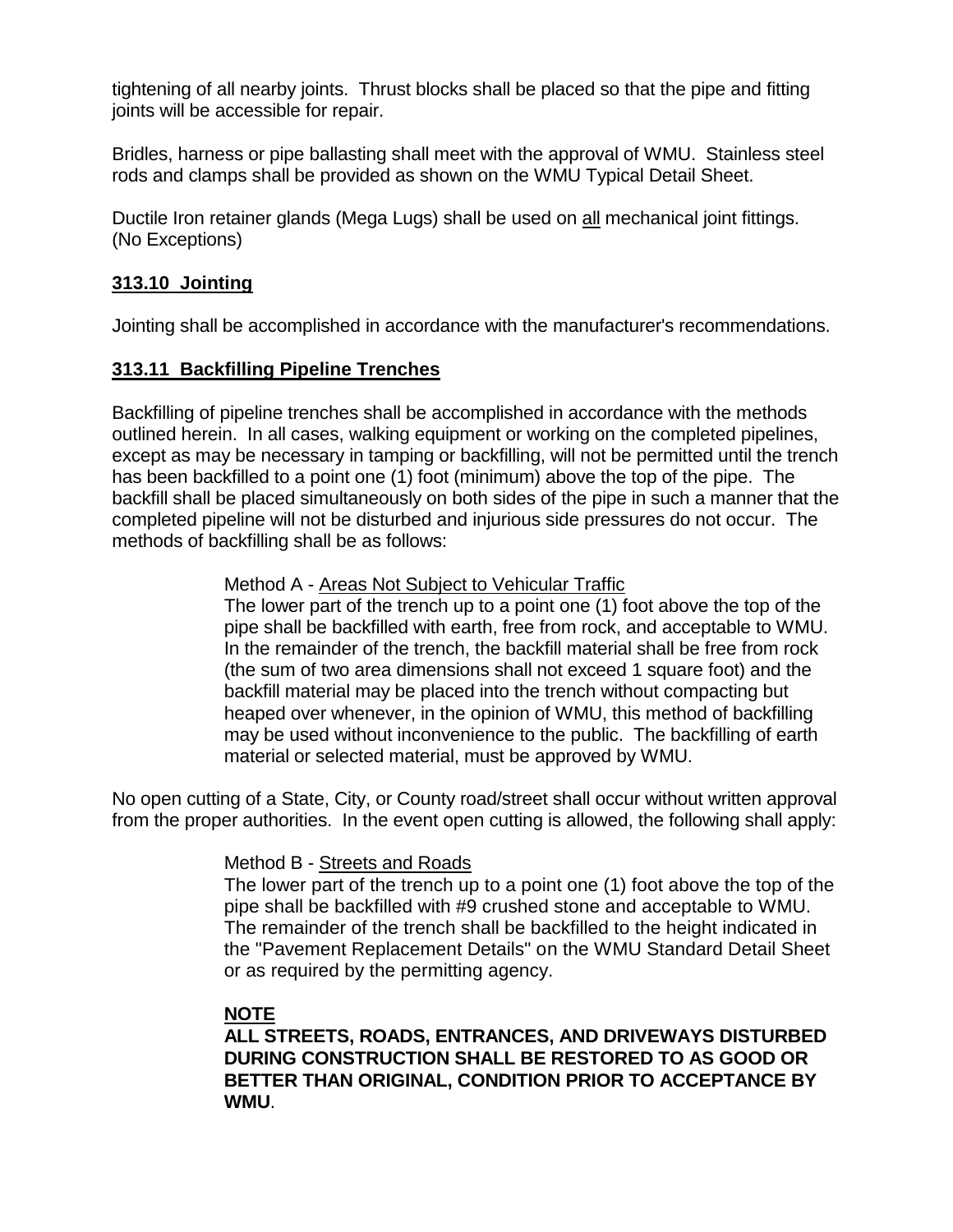# **313.12 Connections to Existing Mains**

The Contractor shall make all connections to existing mains as shown on the approved plans. The Contractor shall notify the Winchester Municipal Utilities 48 hours in advance and schedule the time for making the connection so as to minimize possible interruptions to service and for scheduling inspections. If the connection to existing water mains is done in a manner differently than with an approved tapping sleeve and valve, connections will be made only after the new water line is substantially complete and ready for acceptance by the Winchester Municipal Utilities (WMU). Authorization for final connection must be received from WMU before connection is made. Once the connection is made the valve servicing the new water main shall remain in the closed position until such time as the water line is to be filled or flushed and will be closed immediately afterwards. The valve servicing the new water main shall only be opened by a WMU representative.

# **313.13 Water Mains Crossing Under State Maintained Roads or Railroads**

Unless otherwise approved, all water mains crossing under state maintained roads and railroads shall be bored and jacked in place. The encasement pipe shall be steel, plain end coal tar enameled, mill coated inside and out, with a minimum yield strength of 35,000 psi. The steel pipe shall have welded joints and be a minimum of 18' lengths. The wall thickness of encasement pipe with a nominal diameter of 18 inches or less, shall be a minimum of .375 inches. The wall thickness of encasement pipe with a nominal diameter greater than 18 inches but less than 30 inches shall be a minimum of .500 inches and diameter shall be as shown on the plans. In the newest revision of KYTC Standards and Specifications there is no provision for the use of salvage pipe material. **ALL BORINGS ARE SUBJECT TO STATE AND RAILROAD SPECIFICATIONS AND REGULATIONS AS REQUIRED**.

# **314 Hydrostatic Testing**

# **314.1 Restrictions**

Testing shall be for all newly laid water line and appurtenances. The testing shall be conducted between valved sections of the line. The test pressure shall be 150 psi or at least 1.5 times the working pressure at the lowest point of testing or not less than 1.25 times the working pressure at the highest point along the test section. The test sections shall not lose or vary by more than 5 psi for a minimum of two hours. A liquid filled gauge measuring no more than 250 psi in 2 psi increments, shall be used for the pressure test(s).

Newly installed water lines will not be filled and tested on the same day to allow for the removal of air from the line(s). When filling, the line sections will be filled slowly. Corporation stops must be installed, by the contractor, at all high points of the line so that air can be removed. The test pressure shall not exceed pipe or thrust block design pressure.

Valves shall not be opened or closed when the test pressure is greater than the valve's rated pressure or the pressure of the existing water line.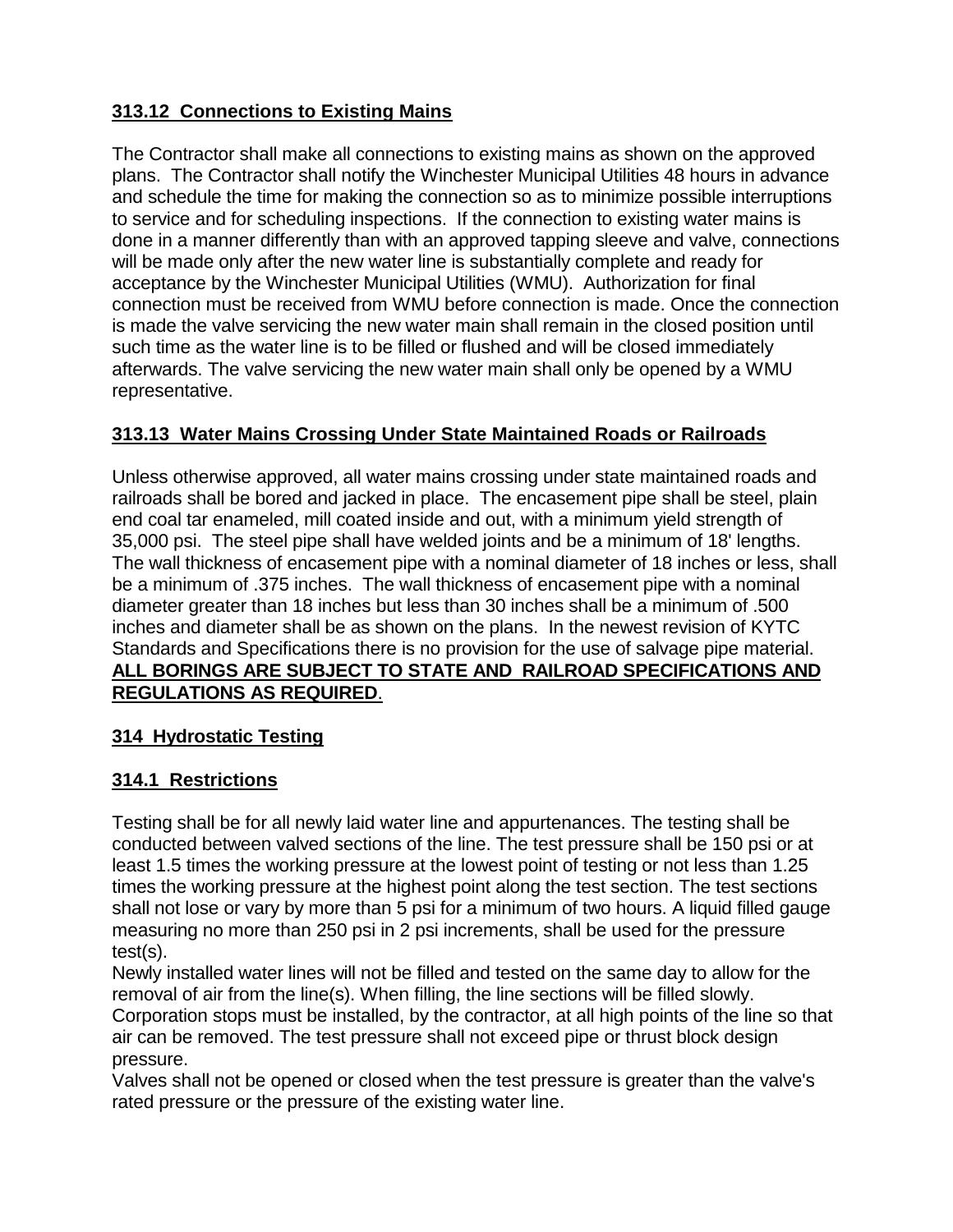## **314.2 Pressurization**

The purpose of this test is to be sure the pipe and accessories will be able to withstand conditions above normal operating conditions. The below listed sequencing / actions should be followed prior to and during testing:

- Fill the line slowly.
- Flush thoroughly.

- Partially open valves and hydrants several times under normal line pressure to remove any possible foreign material.

- All air must be removed.

- Hydrants in the test section must be closed. The valve between the hydrant and main must remain open during testing.

- Pressure shall be applied by a pump that is satisfactory to WMU.

- Test pressure must be monitored by an accurate liquid filled gauge.

- The line may require pumping several times to acquire stabilization prior to starting the test.

During the pressure test, exposed pipe, fittings, valves, hydrants, and joints shall be examined carefully for defects and leaks.

All defects must be repaired by the contractor, and the tests shall be repeated until satisfactory to WMU.

# **314.3 Allowable Leakage Test**

- The leakage test shall be performed after the pressure test is completed.

- Leakage shall not be measured by a drop in pressure in a test section over a period of time.

- Leakage test shall be for a minimum of 4 hours and a maximum of 24 hours.

- Allowable Leakage Table- See Example 3 - 216.

- No pipe installation shall be accepted if the leakage is greater than is allowed by the following formula:

> Distance of Line x Allowable Leakage x Amount of Hours 100 (Feet of Pipe)

Example:

800 Ft. x 0.74 (8" pipe) x 24 Hrs. = 14.21 Gals. 1000 Ft. Allowable Leakage

- Additional leakage will be allowed when testing against closed metal-seated valves. Leakage per closed valve size is permitted.

.0078 x Amount of Hours x Nominal Size of Valve

Example:

.0078 x 24 Hrs. x  $8''$  valve = 1.50 Gal. Allowable Leakage